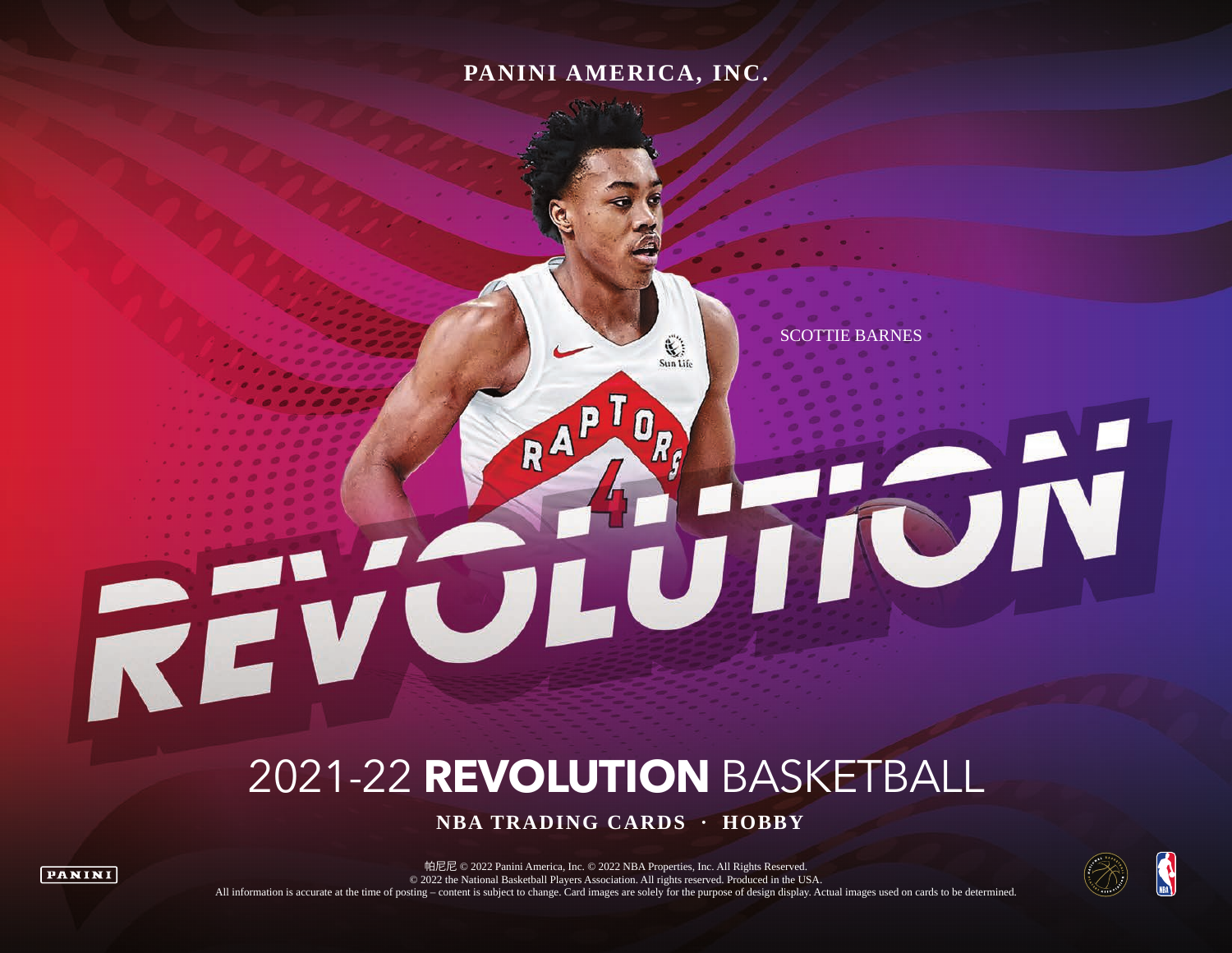### **REVOLUTION** BASKETBALL **2021-22 NBA TRADING CARDS · HOBBY**



**ROOKIES GALACTIC ROOKIES LAVA ROOKIES CUBIC**



Card images are solely for the purpose of design display. Card images are solely for the purpose of design display. Card images are solely for the purpose of design display.



#### *HOBBY EXCLUSIVE HOBBY EXCLUSIVE HOBBY EXCLUSIVE*

Chase after some of the top rookies in a deep 2021 NBA Draft Class in a variety of parallels.





帕尼尼 © 2022 Panini America, Inc. © 2022 NBA Properties, Inc. All Rights Reserved. © 2022 the National Basketball Players Association. All rights reserved. Produced in the USA. All information is accurate at the time of posting – content is subject to change. Card images are solely for the purpose of design display. Actual images used on cards to be determined.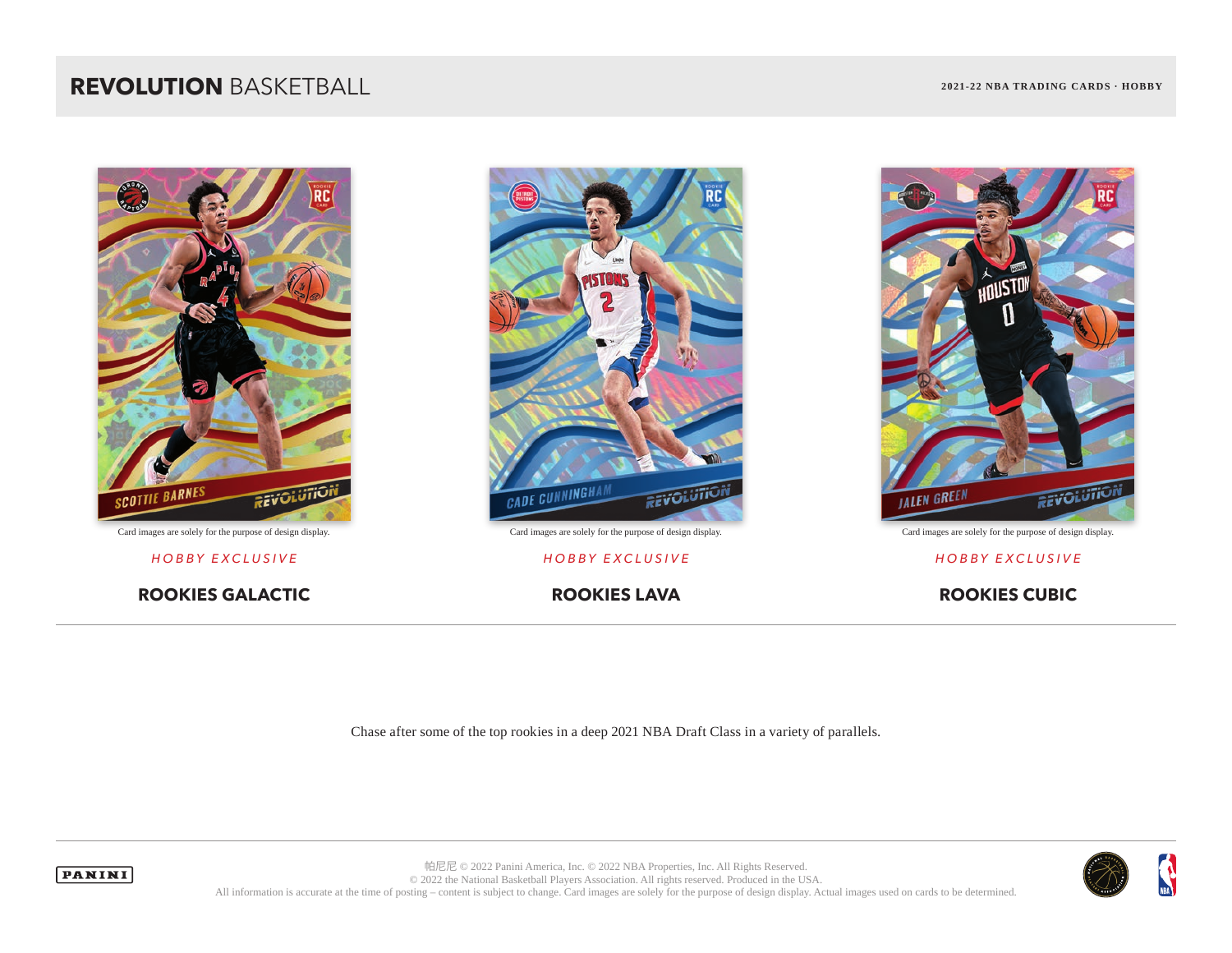### **REVOLUTION** BASKETBALL **2021-22 NBA TRADING CARDS · HOBBY**







#### **PRIME TIME PERFORMERS STAR FACTOR STAR FACTOR LIFTOFF!**

Find insert sets such as Vortex, Rookie Revolution, Shock Wave, Supernova, Liftoff!, and brand new super short-printed Star Factor and Prime Time Performers!





帕尼尼 © 2022 Panini America, Inc. © 2022 NBA Properties, Inc. All Rights Reserved. © 2022 the National Basketball Players Association. All rights reserved. Produced in the USA. All information is accurate at the time of posting – content is subject to change. Card images are solely for the purpose of design display. Actual images used on cards to be determined.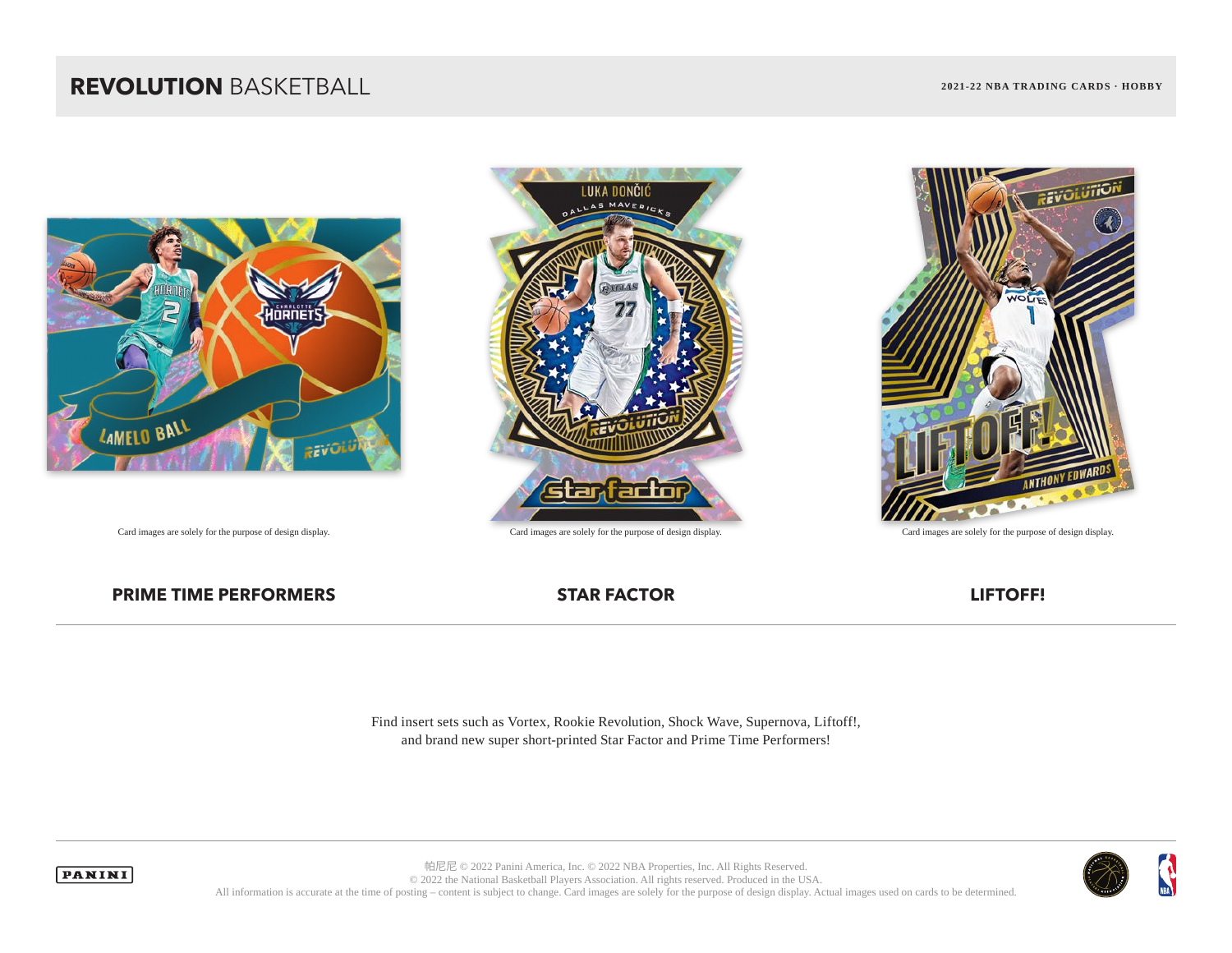### **REVOLUTION** BASKETBALL **2021-22 NBA TRADING CARDS · HOBBY**





Card images are solely for the purpose of design display. Card images are solely for the purpose of design display. Card images are solely for the purpose of design display.



#### **ROOKIE AUTOGRAPHS AUTOGRAPHS AUTOGRAPHS** AUTOGRAPHS **ROOKIE AUTOGRAPHS**

Chase after randomly inserted autographs in parallels such as Fractal (#'d/100), Infinite (#'d/25), and Kaleido one of one!





帕尼尼 © 2022 Panini America, Inc. © 2022 NBA Properties, Inc. All Rights Reserved. © 2022 the National Basketball Players Association. All rights reserved. Produced in the USA. All information is accurate at the time of posting – content is subject to change. Card images are solely for the purpose of design display. Actual images used on cards to be determined.